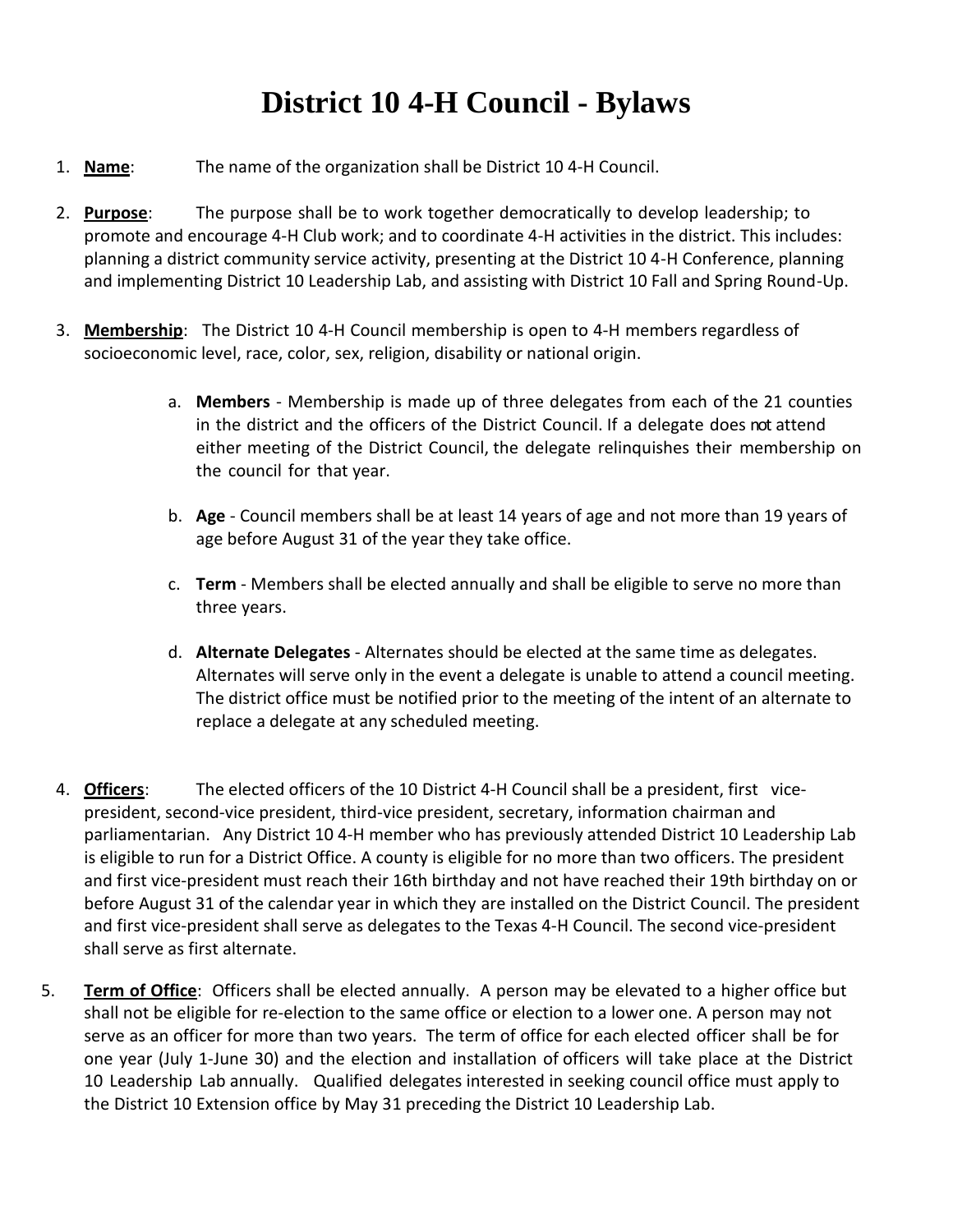- 6. **Annual Meeting and Election of Officers**: An annual meeting shall be held in conjunction with District Leadership Lab. Officers shall be elected and installed at this event. Nominations will be made from the floor for those who have filed for office according to guidelines in article 5. Candidates must have attended A District 10 4‐H Leadership Lab prior to applying for a District 10 4‐H Council office. Each candidate will present a four‐ minute speech on his or her qualifications. Each candidate will participate in a "meet the candidate" question and answer session in front of the voting delegates. Elections shall be by secret ballot. A majority constitutes an election.
- 7. **Executive Committees**: The Executive Committee shall be composed of the elected officers.
- 8. **Meetings:** There shall be a minimum of two meetings during the year. The Executive Committee working with District 4‐H Specialist will set the dates for additional meetings, as necessary.
- 9. **Voting Body**: The voting body shall consist of the members as defined in Article 3.
- 10. **Quorum**: A quorum shall consist of 21 voting members. In this manner, 10 counties shall be represented.
- 11. **Advisors**: Two to three County Extension Agents appointed by the District Extension Administrator and 4-H Specialist will serve as advisors to the District 4‐H Council. The agent advisors will work with the Extension Committee in planning for meetings and activities.
- 12. **Amendments**: These standing rules shall be read annually and may be amended by a two‐thirds vote at any regular meeting. All proposed amendments or revisions must be in the district office 30 days prior to the next District 4‐H Council meeting.
- 13. If a District 10 4‐H Council member consumes or is suspected of consuming alcoholic beverages and/or drugs before or during any activity or representation of the District 4‐H Council, the delegates shall be sent home at the expense of the parents and be subject to dismissal from the District 10 4‐H Council.
- **14. Fiscal Accountability: The 4-H club/group shall adhere to all guidelines related to financial accountability as outlined in the Texas 4-H Youth Development 4-H Club Financial Management Rules and Guidelines.**
- **15. Dissolution Clause: If the District 10 4‐H Council disbands, all real property, including money, equipment and land becomes the property of the District 10 Extension Office for care and disposition. The last official duty of the Council shall be to transfer the Council property and turn over Council records to the District Office.**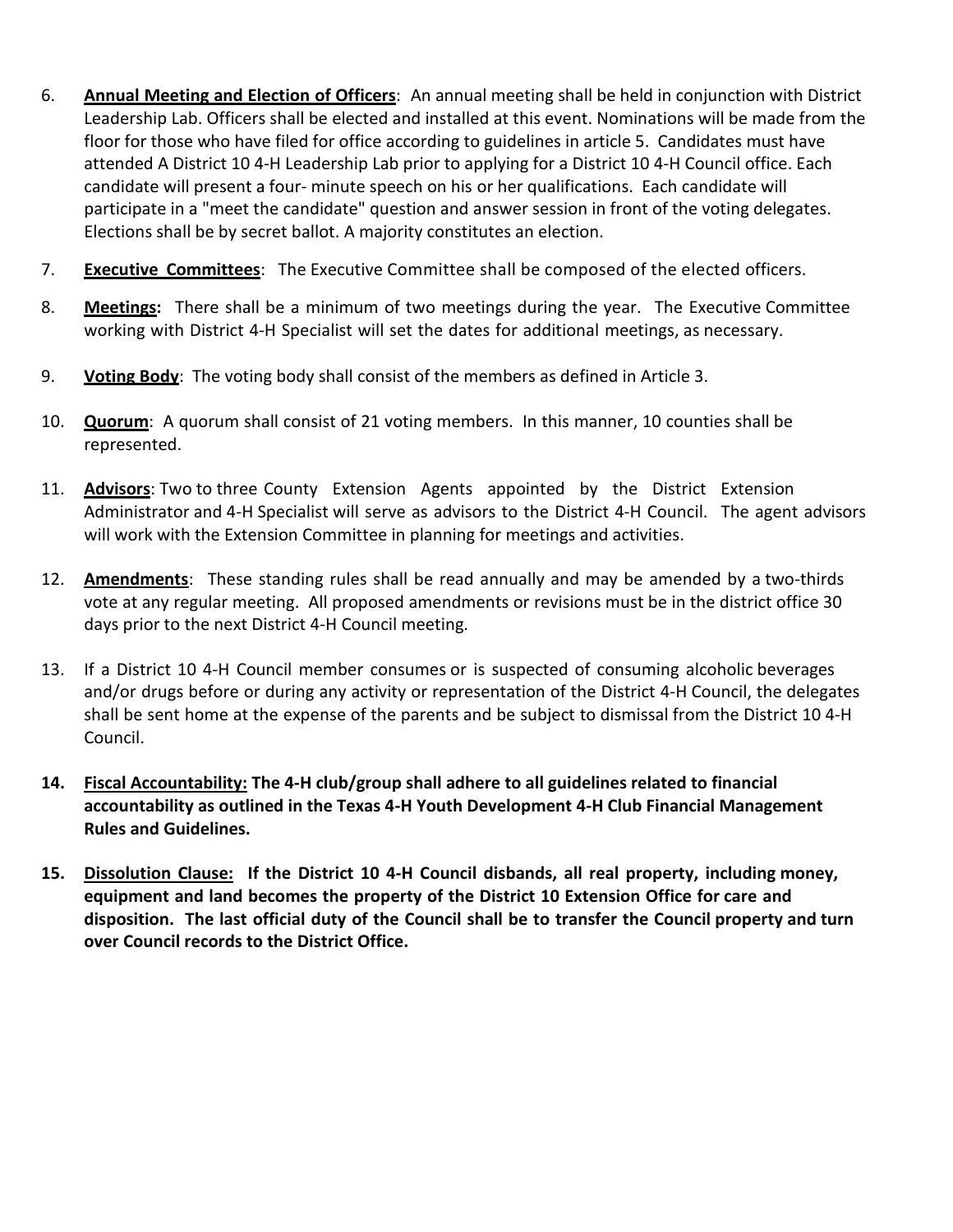## Revised June 2019 **Officer Position Descriptions and Responsibilities**

| Position:                 | <b>DISTRICT 10 4-H COUNCIL PRESIDENT</b>                                                                                                                                                                                                                                                                                                                                                                                                                                                                                                                                                                    |
|---------------------------|-------------------------------------------------------------------------------------------------------------------------------------------------------------------------------------------------------------------------------------------------------------------------------------------------------------------------------------------------------------------------------------------------------------------------------------------------------------------------------------------------------------------------------------------------------------------------------------------------------------|
| Term:                     | - 1 year - elected and installed at Leadership Lab<br>- Not eligible for an office following term as President<br>- A person may not serve as a District Council Officer for more then<br>2 years                                                                                                                                                                                                                                                                                                                                                                                                           |
| Age:                      | - must be at least 16 years of age and not have reached 19 <sup>th</sup> birthday before<br>the end of the calendar year in which they are installed                                                                                                                                                                                                                                                                                                                                                                                                                                                        |
| <b>Qualifications:</b>    | - must have previously attended Leadership Lab<br>- a county is eligible for no more than two officers                                                                                                                                                                                                                                                                                                                                                                                                                                                                                                      |
| Responsibilities:         | - Serves as President of the Executive Committee<br>- Oversees the yearly plan of Council meetings and activities<br>- Appoints committees or task forces as needed<br>- Works with agent advisors to develop meeting agendas<br>- Presides effectively at meetings<br>- Uses basic parliamentary procedure as a tool to conduct effective, orderly<br>meetings<br>- Attends Texas 4-H Council workshops and special events<br>- Presides at Fall District meeting<br>- Helps train council delegates<br>- Serves as a delegate to the Texas 4-H Council<br>- Attends the State Fair of Texas Honor Banquet |
| Application<br>Procedure: | - Must apply to the District Extension Office by May 31 preceding District<br>Leadership Lab<br>- Applicants must complete the contract certifying their willingness and<br>ability to fulfill all requirements of District 4-H Council and Texas 4-H<br>Council and return to the District Office by June 1.                                                                                                                                                                                                                                                                                               |
| Election:                 | - Held by secret ballot at Leadership Lab<br>- Majority constitutes an election<br>- Each candidate is expected to be able to present their qualifications and<br>reasons for wanting the office in a speech prior to the election                                                                                                                                                                                                                                                                                                                                                                          |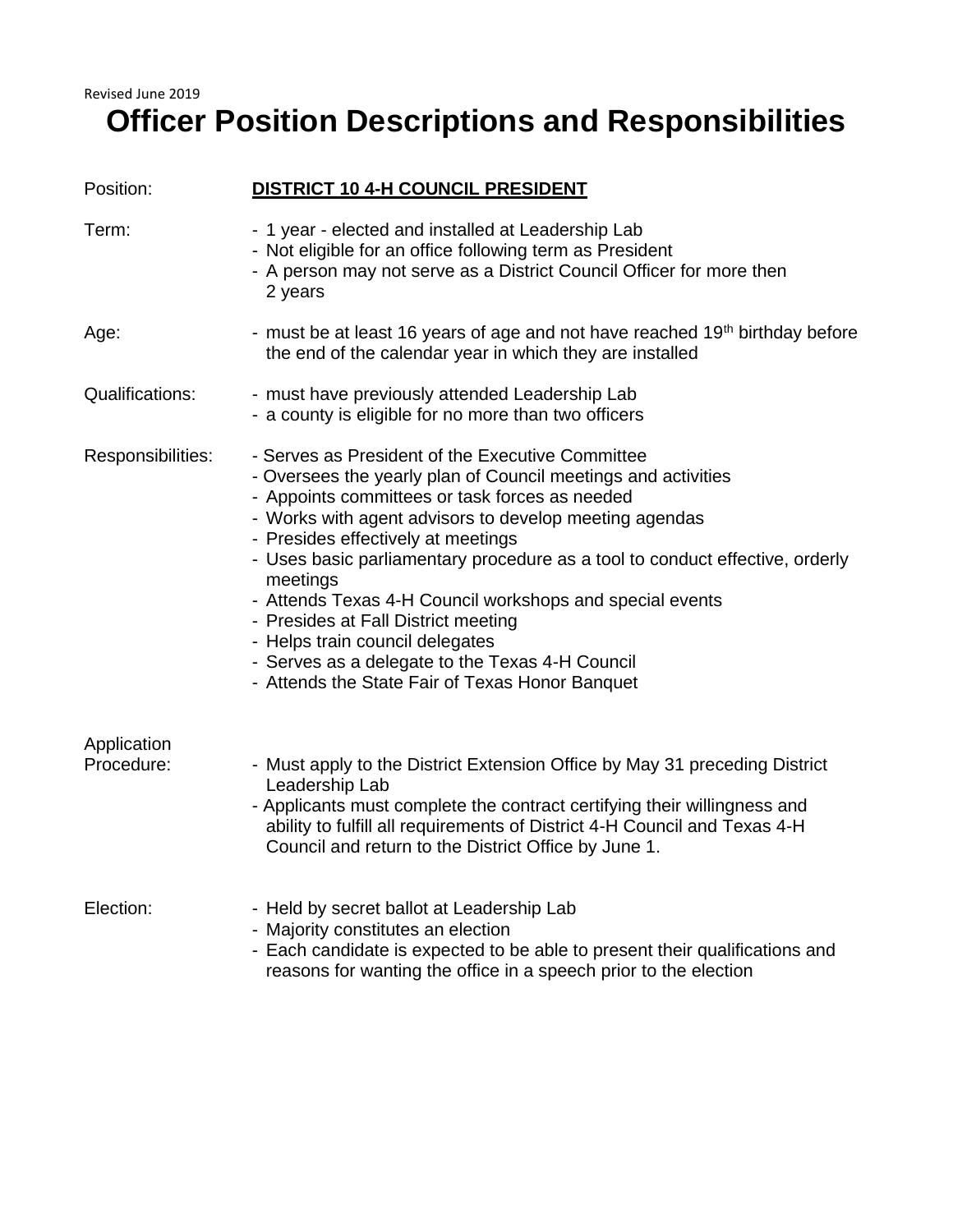| Position:                 | <b>FIRST VICE-PRESIDENT</b>                                                                                                                                                                                                                                                                                                                                                                                                                                                                                                            |
|---------------------------|----------------------------------------------------------------------------------------------------------------------------------------------------------------------------------------------------------------------------------------------------------------------------------------------------------------------------------------------------------------------------------------------------------------------------------------------------------------------------------------------------------------------------------------|
| Term:                     | - 1 year - elected and installed at Leadership Lab<br>- may run for President the following year, but may not be elected to another<br>office                                                                                                                                                                                                                                                                                                                                                                                          |
|                           | - a person may not serve as a District Council Officer for more than 2 years                                                                                                                                                                                                                                                                                                                                                                                                                                                           |
| Age:                      | - must be at least 16 years of age and not have reached 19 <sup>th</sup> birthday before<br>the end of the calendar year in which they are installed                                                                                                                                                                                                                                                                                                                                                                                   |
| <b>Qualifications:</b>    | - must have previously attended Leadership Lab<br>- a county is eligible for no more than two officers                                                                                                                                                                                                                                                                                                                                                                                                                                 |
| Responsibilities:         | - Assists the President<br>- Presides at meetings and performs other duties in the absence of the<br>President<br>- Become President if the President leaves, resigns or is relieved of office<br>- Serves as a member of the executive committee<br>- Works closely with agent advisors<br>- Serves as a delegate to the Texas 4-H Council<br>- Attends Texas 4-H Council workshops and special events<br>- Attends the State Fair of Texas Honor Banquet<br>- Serves as advisor to a district (county grouping) committee to pan and |
|                           | conduct one of the District events.                                                                                                                                                                                                                                                                                                                                                                                                                                                                                                    |
| Application<br>Procedure: | - Must apply to the District Extension Office by May 31 preceding District<br>Leadership Lab<br>- Applicants must complete the contract certifying their willingness and<br>ability to fulfill all requirements of District 4-H Council and Texas 4-H<br>Council and return to the District Office by June 1.                                                                                                                                                                                                                          |
| Election:                 | - Held by secret ballot at Leadership Lab<br>- Majority constitutes an election<br>- Each candidate is expected to be able to present their qualifications and<br>reasons for wanting the office in a speech prior to the election                                                                                                                                                                                                                                                                                                     |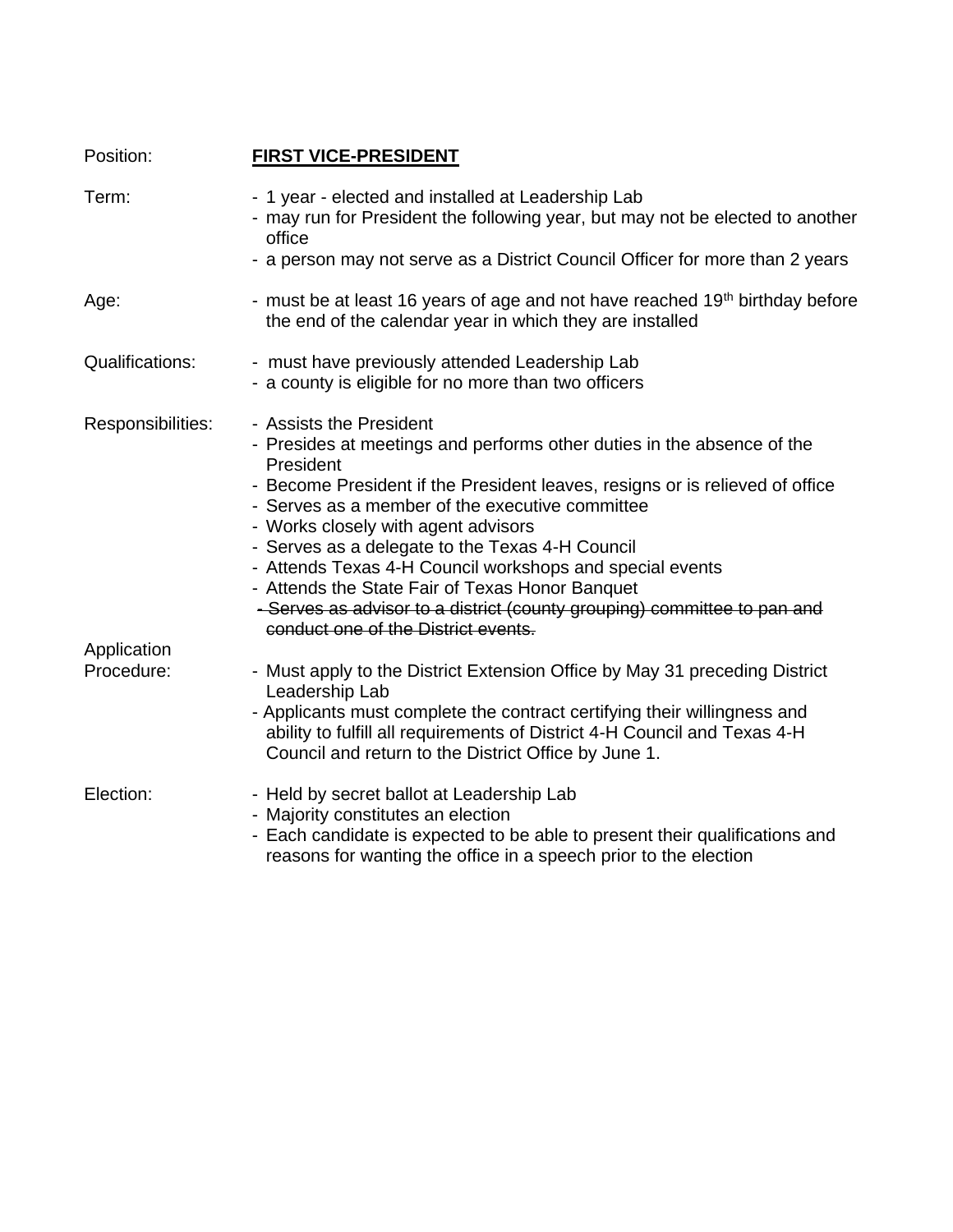| Position:                 | <b>SECOND VICE-PRESIDENT</b>                                                                                                                                                                                                                                                                                                    |
|---------------------------|---------------------------------------------------------------------------------------------------------------------------------------------------------------------------------------------------------------------------------------------------------------------------------------------------------------------------------|
| Term:                     | - 1 year - elected and install at Leadership Lab<br>- may be elected to a higher office but shall not be eligible for re-election to<br>the same office or election to a lower office<br>- a person may not serve as a District Council Officer for more than 2 years                                                           |
| <b>Qualifications:</b>    | - must have previously attended Leadership Lab<br>- a county is eligible for no more than two officers                                                                                                                                                                                                                          |
| Responsibilities:         | - assists the President and 1 <sup>st</sup> Vice-President<br>- Perform the duties of the President in the absence of the President and the<br>1 <sup>st</sup> Vice-President<br>- Works closely with agent advisors<br>- Serves as a member of the executive committee<br>- Serves as first alternate to the Texas 4-H Council |
| Application<br>Procedure: | - Must apply to the District Extension office by May 31 preceding District<br>Leadership Lab<br>- Applicants must complete the contract certifying their willingness and<br>ability to fulfill all requirements of District 4-H Council and return to the<br>District Office by June 1.                                         |
| Election:                 | - Held by secret ballot at Leadership Lab<br>- Majority constitutes an election<br>- Each candidate is expected to be able to present their qualifications and<br>reasons for wanting the office in a speech prior to the election                                                                                              |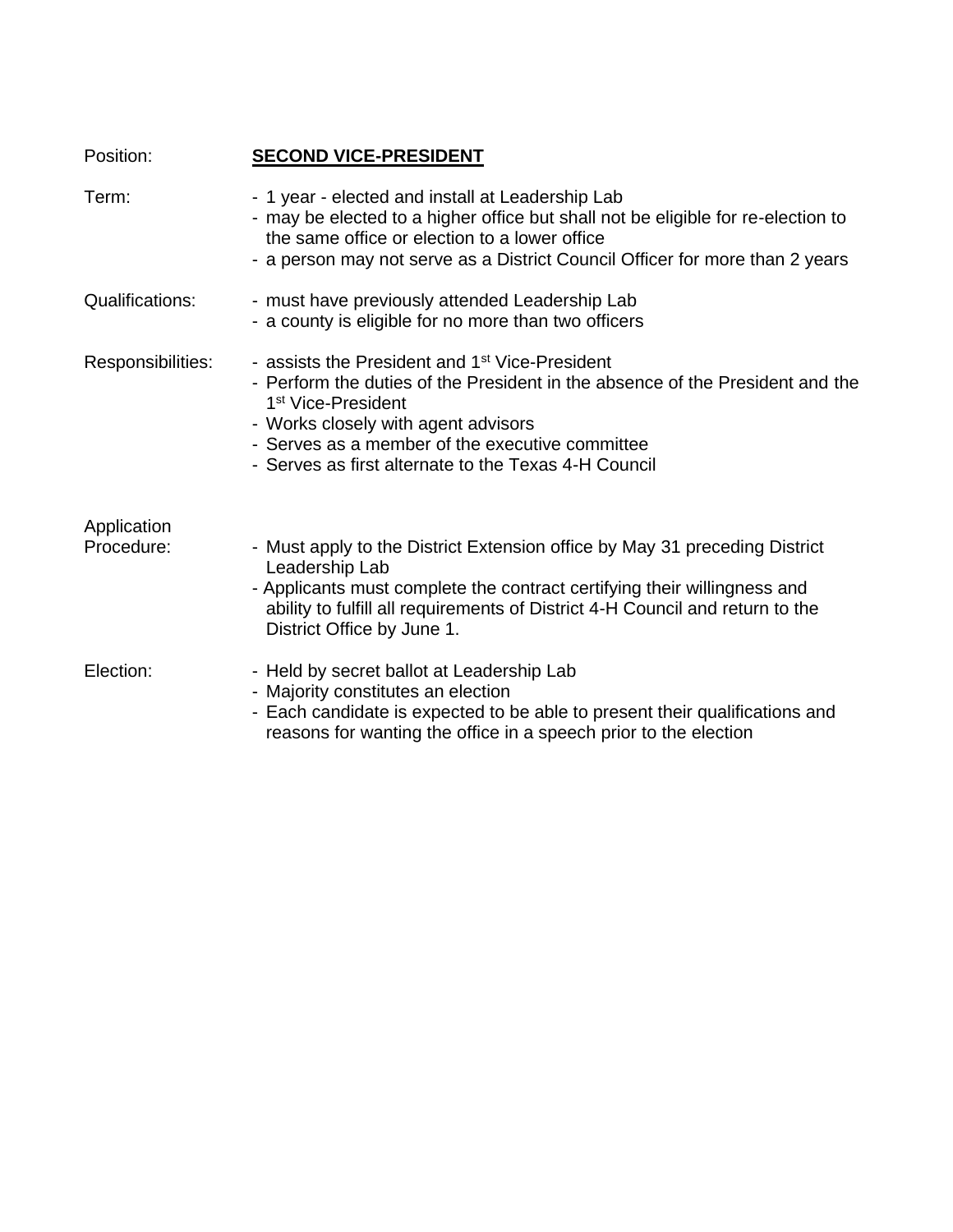| Position:                 | THIRD VICE-PRESIDENT                                                                                                                                                                                                                                                                                                                   |
|---------------------------|----------------------------------------------------------------------------------------------------------------------------------------------------------------------------------------------------------------------------------------------------------------------------------------------------------------------------------------|
| Term:                     | - 1 year - elected and install at Leadership Lab<br>- may be elected to a higher office but shall not be eligible for re-election to<br>the same office or election to a lower office<br>- a person may not serve as a District Council Officer for more than 2 years                                                                  |
| <b>Qualifications:</b>    | - must have previously attended Leadership Lab<br>- a county is eligible for no more than two officers                                                                                                                                                                                                                                 |
| Responsibilities:         | - assists the President, 1 <sup>st</sup> Vice-President, and 2 <sup>nd</sup> Vice-President<br>- Perform the duties of the President in the absence of the President, 1 <sup>st</sup><br>Vice-President, and 2 <sup>nd</sup> Vice-President.<br>- Works closely with agent advisors<br>- Serves as a member of the executive committee |
| Application<br>Procedure: | - Must apply to the District Extension office by May 31 preceding District<br>Leadership Lab<br>- Applicants must complete the contract certifying their willingness and<br>ability to fulfill all requirements of District 4-H Council and return to the<br>District Office by June 1.                                                |
| Election:                 | - Held by secret ballot at Leadership Lab<br>- Majority constitutes an election<br>- Each candidate is expected to be able to present their qualifications and<br>reasons for wanting the office in a speech prior to the election                                                                                                     |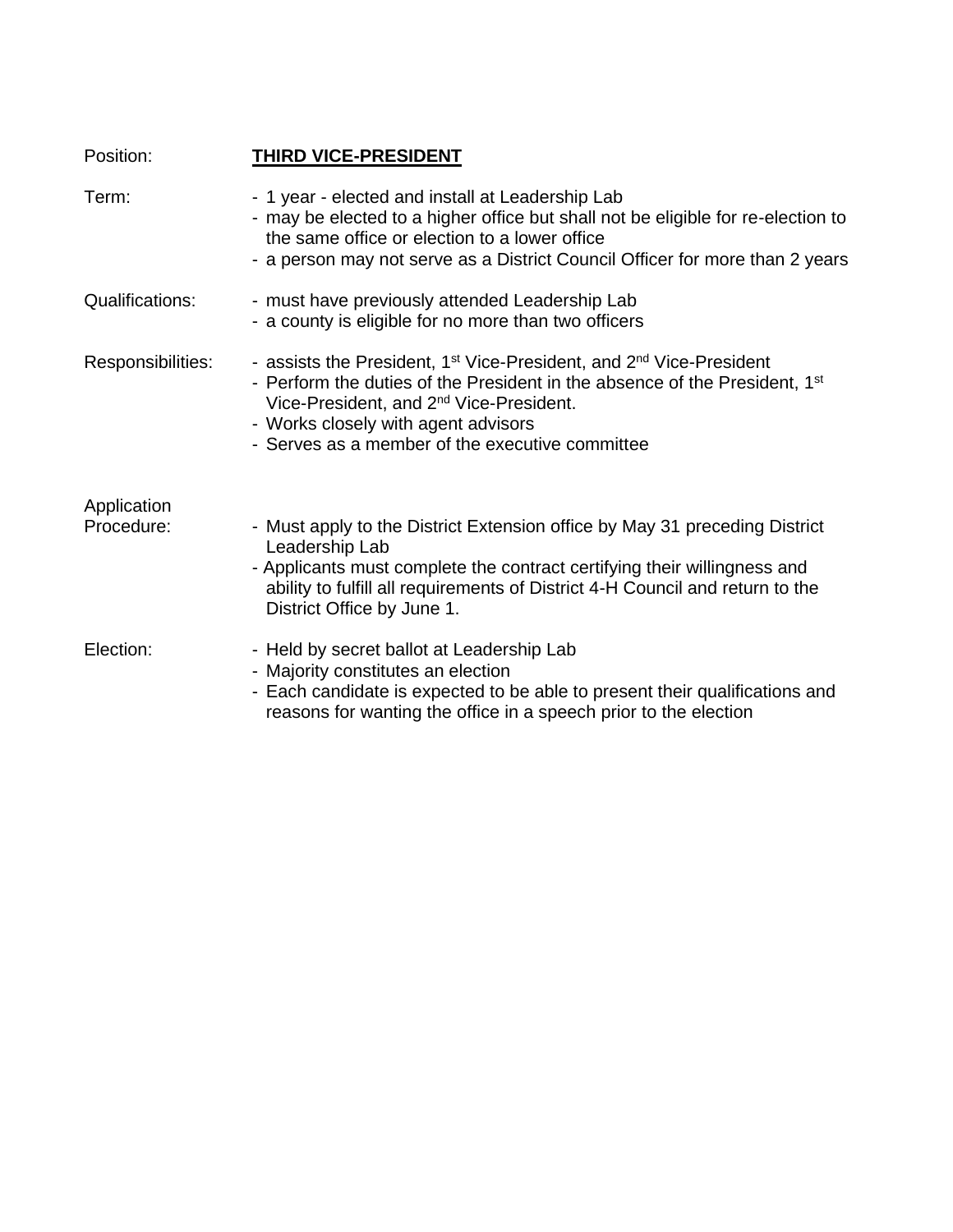| Position:         | <b>SECRETARY</b>                                                                                                                                                                                                                                                                                                                                                                                                                                                                                                                          |
|-------------------|-------------------------------------------------------------------------------------------------------------------------------------------------------------------------------------------------------------------------------------------------------------------------------------------------------------------------------------------------------------------------------------------------------------------------------------------------------------------------------------------------------------------------------------------|
| Term:             | - 1 year - elected and installed at Leadership Lab<br>- may be elected to a higher office but shall not be eligible for re-election to<br>the same office or election to a lower office<br>- a person may not serve as a District Council Officer for more than 2 years                                                                                                                                                                                                                                                                   |
| Qualifications:   | - must have previously attended Leadership Lab<br>- a county is eligible for no more than two officers                                                                                                                                                                                                                                                                                                                                                                                                                                    |
| Responsibilities: | - Keeps the secretary's file up-to-date<br>- Calls the roll and checks attendance<br>- Reads minutes of the last meeting<br>- Keeps complete and accurate minutes of all meetings<br>- Sends copies of minutes to the District Extension Office for distribution<br>within 10 days of each meetings<br>- Reads letters of information or any other correspondence to the group<br>- Writes letters and thank you notes on behalf of the council<br>- Works closely with agent advisors<br>- Serves as a member of the executive committee |
| Application       |                                                                                                                                                                                                                                                                                                                                                                                                                                                                                                                                           |
| Procedure:        | - Must apply to the District Extension office by May 31 preceding District<br>Leadership Lab<br>- Applicants must complete the contract certifying their willingness and<br>ability to fulfill all requirements of District 4-H Council and return to the<br>District Office by June 1.                                                                                                                                                                                                                                                   |
| Election:         | - Held by secret ballot at Leadership Lab<br>- Majority constitutes an election<br>- Each candidate is expected to be able to present their qualifications and<br>reasons for wanting the office in a speech prior to the election                                                                                                                                                                                                                                                                                                        |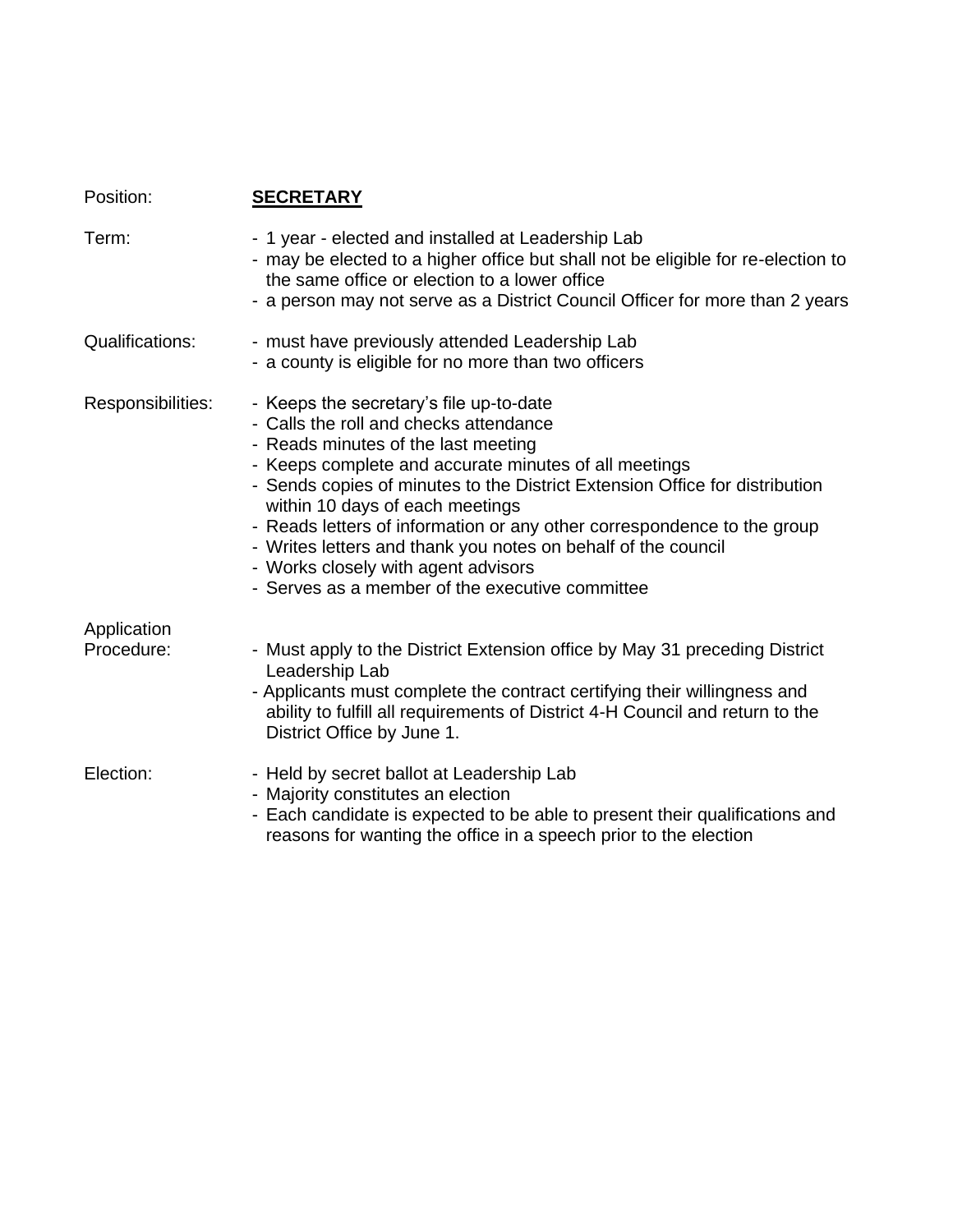| Position:                 | <b>INFORMATION CHAIRMAN</b>                                                                                                                                                                                                                                                                                         |
|---------------------------|---------------------------------------------------------------------------------------------------------------------------------------------------------------------------------------------------------------------------------------------------------------------------------------------------------------------|
| Term:                     | - 1 year - elected and installed at Leadership Lab<br>- may be elected to a higher office but shall not be eligible for re-election to<br>the same office or election to a lower office<br>- a person may not serve as a District Council Officer for more than 2 years                                             |
| <b>Qualifications:</b>    | - must have previously attended Leadership Lab<br>- a county is eligible for no more than two officers                                                                                                                                                                                                              |
| Responsibilities:         | - Submits interesting reports and photographs of council or district activities<br>to local newspapers, radio stations and television stations<br>- Works closely with agent advisors<br>- Serves as a member of the executive committee<br>- Helps with posting District information to all social media platforms |
| Application<br>Procedure: | - Must apply to the District Extension office by May 31 preceding District<br>Leadership Lab<br>- Applicants must complete the contract certifying their willingness and<br>ability to fulfill all requirements of District 4-H Council and return to the<br>District Office by June 1.                             |
| Election:                 | - Held by secret ballot at Leadership Lab<br>- Majority constitutes an election<br>- Each candidate is expected to be able to present their qualifications and<br>reasons for wanting the office in a speech prior to the election                                                                                  |